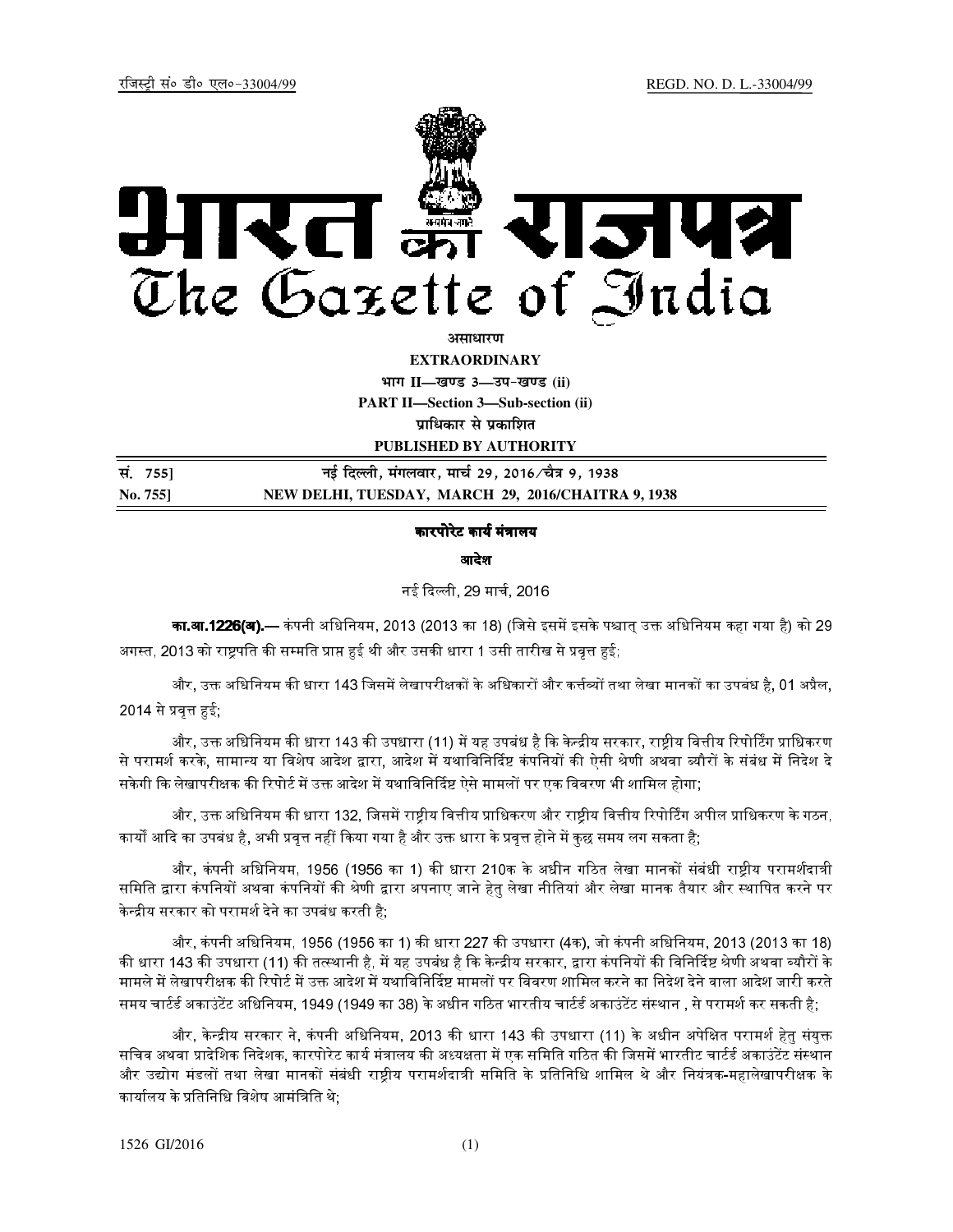और, केन्द्रीय सरकार ने, उक्त समिति की सिफारिशों के आधार पर अधिसूचना संख्या का.आ.990(अ) तारीख 10 अप्रैल, 2015 के माध्यम से वित्तीय वर्ष 2015-16 के लिए 10 अप्रैल, 2015 को कंपनी (लेखापरीक्षक की रिपोर्ट) आदेश, 2015 जारी किया है जिसे भारत के राजपत्र, असाधारण, भाग-2, खंड-3, उपखंड (ii) में प्रकाशित किया गया था और वित्तीय वर्ष 2015-16 से लागू होने हेतु वैसा ही आदेश जारी करने का प्रस्ताव है;

और, धारा 143 की उपधारा (11) के उपबंधों के अनुपालन में उस सीमा तक कठिनाई उत्पन्न हुई है जहां तक उसका संबंध कंपनी अधिनियम, 2013 की धारा 132 के अधीन उसे विहित रूप से गठित किए जाने तक की अवधि में राष्ट्रीय वित्तीय रिपोर्टिंग प्राधिकरण से परामर्श करने से है;

अब, इसलिए केन्द्रीय सरकार, कंपनी अधिनियम, 2013 (2013 का 18) की धारा 470 की उपधारा (1) द्वारा प्रदत्त शक्तियों का प्रयोग करते हुए उक्त कठिनाइयों को दूर करने के लिए निम्नलिखित आदेश करती हैं, अर्थात –

1. **संक्षिप्त नाम और प्रारंभ.-** (1) इस आदेश का संक्षिप्त नाम कंपनी (कठिनाइयां दर करना) आदेश, 2016 है।

(2) यह आदेश 10 अप्रैल, 2015 से लागू हुआ माना जाएगा।

2. कंपनी अधिनियम, 2013 की धारा 143 की उप-धारा (ii) में निम्नलिखित परंतुक अंत:स्थापित किया जाएगा, अर्थात –

"परंतु यह कि केन्द्रीय सरकार, धारा 132 के अधीन राष्ट्रीय वित्तीय रिपोर्टिंग प्राधिकरण गठित होने तक कारपोरेट कार्य मंत्रालय के संयुक्त सचिव अथवा समतुल्य स्तर के किसी अधिकारी की अध्यक्षता वाली समिति के साथ इस उप-धारा के अधीन अपेक्षित परामर्श कर सकती है और उक्त समिति ने भारतीय चार्टर्ड अकाउंटेंट संस्थान तथा उद्योग मंडलों के प्रतिनिधि होंगे तथा लेखामानकों संबंधी राष्टीय परामर्शदात्री समिति एवं नियंत्रक-महापरीक्षक के कार्यालय से विशेष आमंत्रित सदस्य भी होंगे।"

[फा.सं.17/45/2015-सीएल-V]

अमरदीप सिंह भाटिया, संयुक्त सचिव

## **MINISTRY OF CORPORATE AFFAIRS**

## **ORDER**

## New Delhi, the 29th March, 2016

 **S.O.1226(E).–**Whereas the Companies Act, 2013 (18 of 2013) (hereinafter referred to as the said Act) received the assent of the President on 29th August, 2013 and section 1 thereof came into force on the same date;

And, whereas, the provisions contained in section 143 of the said Act which provides for powers and duties of auditors and auditing standards has come into force on the 1<sup>st</sup> April, 2014;

And, whereas, sub-section (11) of section 143 of the said Act provides that the Central Government may, in consultation with the National Financial Reporting Authority, by general or special order, direct, in respect of such class or description of companies, as may be specified in the order, that the auditor's report shall also include a statement on such matters as may be specified therein;

And, whereas, section 132 of the said Act, which provides for constitution, functions etc., of the National Financial Reporting Authority and the National Financial Reporting Appellate Authority, has not been brought into force and it may take some time to bring said section into force;

And, whereas, the National Advisory Committee on Accounting Standards, constituted under section 210A of the Companies Act, 1956 (1 of 1956) provides for advising the Central Government on the formulation and laying down of accounting policies and accounting standards for adoption by companies or class of companies;

And, whereas, sub-section (4A) of section 227 of the Companies Act, 1956 (1 of 1956), which corresponds to sub-section (11) of section 143 of the Companies Act, 2013, (18 of 2013) provides that the Central Government may consult the Institute of Chartered Accountants of India constituted under the Chartered Accountants Act, 1949 (38 of 1949), while issuing order directing that in case of specified class or description of companies the auditor's report shall include a statement on additional matters as specified in the order;

And, whereas, the Central Government constituted a Committee chaired by the Joint Secretary or Regional Director, Ministry of Corporate Affairs and representatives from the Institute of Chartered Accountants of India and Industry Chambers and National Advisory Committee on Accounting Standards, Chairman and representative from the Office of the Comptroller and Auditor-General, as special invitees to hold consultation required under sub-section (11) of section 143 of the Companies Act, 2013;